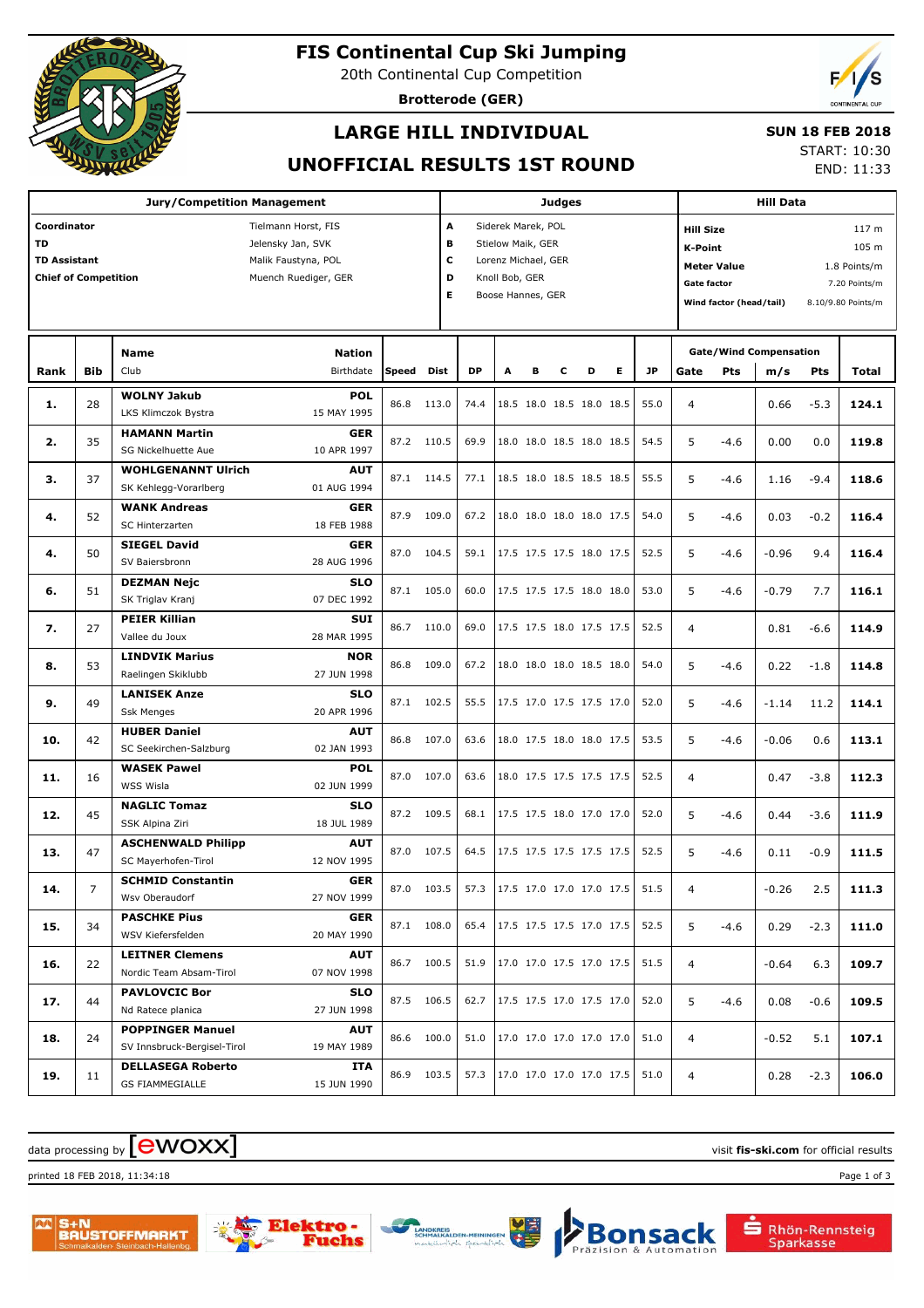

# **FIS Continental Cup Ski Jumping**

20th Continental Cup Competition

**Brotterode (GER)**



### **LARGE HILL INDIVIDUAL**

#### **SUN 18 FEB 2018**

### **UNOFFICIAL RESULTS 1ST ROUND**

START: 10:30 END: 11:33

|      | ----       |                                                             |                           |            |            |           |   |   |                          |   |   |           |                |        |                               |        | ᄂ៲៴៴. ⊥⊥.ၪ |
|------|------------|-------------------------------------------------------------|---------------------------|------------|------------|-----------|---|---|--------------------------|---|---|-----------|----------------|--------|-------------------------------|--------|------------|
|      |            | Name                                                        | Nation                    |            |            |           |   |   |                          |   |   | <b>JP</b> |                |        | <b>Gate/Wind Compensation</b> |        |            |
| Rank | <b>Bib</b> | Club                                                        | Birthdate                 | Speed Dist |            | <b>DP</b> | А | в | c                        | D | Е |           | Gate           | Pts    | m/s                           | Pts    | Total      |
| 20.  | 40         | <b>ALTENBURGER Florian</b>                                  | <b>AUT</b>                |            | 86.8 104.5 | 59.1      |   |   | 17.5 17.0 17.0 17.5 17.5 |   |   | 52.0      | 5              | $-4.6$ | 0.15                          | $-1.2$ | 105.3      |
|      |            | SC Seekirchen-Salzburg                                      | 02 NOV 1993               |            |            |           |   |   |                          |   |   |           |                |        |                               |        |            |
| 21.  | 26         | <b>EGLOFF Luca</b>                                          | SUI                       |            | 87.2 101.0 | 52.8      |   |   | 17.0 17.0 17.5 17.5 17.5 |   |   | 52.0      | 4              |        | 0.01                          | $-0.1$ | 104.7      |
|      |            | Grabserberg                                                 | 06 JUN 1995               |            |            |           |   |   |                          |   |   |           |                |        |                               |        |            |
| 22.  | 43         | <b>KRANJEC Robert</b>                                       | <b>SLO</b>                |            | 86.8 103.0 | 56.4      |   |   | 17.5 17.0 17.5 18.0 17.5 |   |   | 52.5      | 5              | $-4.6$ | 0.22                          | $-1.8$ | 102.5      |
|      |            | SK Triglav Kranj                                            | 16 JUL 1981               |            |            |           |   |   |                          |   |   |           |                |        |                               |        |            |
| 23.  | 41         | <b>RINGEN Sondre</b>                                        | <b>NOR</b><br>09 OCT 1996 |            | 86.8 104.5 | 59.1      |   |   | 17.5 17.0 17.5 17.5 17.5 |   |   | 52.5      | 5              | $-4.6$ | 0.60                          | $-4.9$ | 102.1      |
|      |            | Baekkelagets SK                                             | <b>RUS</b>                |            |            |           |   |   |                          |   |   |           |                |        |                               |        |            |
| 24.  | 13         | <b>TROFIMOV Roman Sergeevich</b><br>Sdushor CSP N. Novgorod | 19 NOV 1989               | 86.4       | 96.0       | 43.8      |   |   | 16.0 17.0 17.0 17.0 16.5 |   |   | 50.5      | 4              |        | $-0.79$                       | 7.7    | 102.0      |
|      |            | <b>ZUPANCIC Miran</b>                                       | <b>SLO</b>                |            |            |           |   |   |                          |   |   |           |                |        |                               |        |            |
| 25.  | 32         | SK Zagorje                                                  | 11 NOV 1989               | 86.9       | 96.0       | 43.8      |   |   | 17.0 17.0 17.0 17.0 17.0 |   |   | 51.0      | 4              |        | $-0.68$                       | 6.7    | 101.5      |
|      |            | <b>ZNISZCZOL Aleksander</b>                                 | <b>POL</b>                |            |            |           |   |   |                          |   |   |           |                |        |                               |        |            |
| 26.  | 38         | WSS Wisla                                                   | 08 MAR 1994               |            | 87.3 104.0 | 58.2      |   |   | 17.5 17.0 17.0 17.0 17.0 |   |   | 51.0      | 5              | $-4.6$ | 0.39                          | $-3.2$ | 101.4      |
|      |            | <b>ROCH DUPLAND Thomas</b>                                  | <b>FRA</b>                |            |            |           |   |   |                          |   |   |           |                |        |                               |        |            |
| 27.  | 20         | Saint Gervais                                               | 03 FEB 1996               | 86.8       | 97.5       | 46.5      |   |   | 16.5 16.5 17.0 17.0 17.0 |   |   | 50.5      | 4              |        | $-0.28$                       | 2.7    | 99.7       |
|      |            | <b>AUNE Joakim</b>                                          | <b>NOR</b>                | 86.9       | 96.5       | 44.7      |   |   | 16.5 16.5 16.5 17.0 17.0 |   |   | 50.0      |                |        |                               |        |            |
| 28.  | 19         | Byaasen                                                     | 10 AUG 1993               |            |            |           |   |   |                          |   |   |           | 4              |        | $-0.49$                       | 4.8    | 99.5       |
| 29.  | 10         | <b>DEMIR Ayberk</b>                                         | <b>TUR</b>                | 86.8       | 102.5      | 55.5      |   |   | 17.0 17.0 17.5 17.0 17.0 |   |   | 51.0      | 4              |        | 0.93                          | $-7.5$ | 99.0       |
|      |            |                                                             | 14 FEB 1997               |            |            |           |   |   |                          |   |   |           |                |        |                               |        |            |
| 30.  | 46         | <b>HAUER Joachim</b>                                        | <b>NOR</b>                | 87.2       | 101.5      | 53.7      |   |   | 17.0 17.0 16.5 17.0 17.0 |   |   | 51.0      | 5              | $-4.6$ | 0.23                          | $-1.9$ | 98.2       |
|      |            | Baekkelagets SK                                             | 02 FEB 1991               |            |            |           |   |   |                          |   |   |           |                |        |                               |        |            |
| 31.  | 48         | <b>PILCH Tomasz</b>                                         | <b>POL</b>                | 87.4       | 98.5       | 48.3      |   |   | 17.0 17.0 17.0 17.0 17.0 |   |   | 51.0      | 5              | $-4.6$ | $-0.17$                       | 1.7    | 96.4       |
|      |            | <b>WSS Wisla</b>                                            | 20 OCT 2000               |            |            |           |   |   |                          |   |   |           |                |        |                               |        |            |
| 32.  | 29         | <b>BJOERENG Joacim Oedegaard</b>                            | <b>NOR</b>                | 86.8       | 91.5       | 35.7      |   |   | 16.0 16.5 16.0 17.0 16.5 |   |   | 49.0      | 4              |        | $-1.08$                       | 10.6   | 95.3       |
|      |            | Roeykenhopp<br><b>GRANERUD Halvor Egner</b>                 | 14 DEC 1995<br><b>NOR</b> |            |            |           |   |   |                          |   |   |           |                |        |                               |        |            |
| 33.  | 33         | Asker Skiklubb                                              | 29 MAY 1996               | 87.2       | 91.5       | 35.7      |   |   | 15.5 15.0 15.0 15.0 15.0 |   |   | 45.0      | 5              | $-4.6$ | $-1.78$                       | 17.4   | 93.5       |
|      |            | <b>KANTYKA Przemyslaw</b>                                   | <b>POL</b>                |            |            |           |   |   |                          |   |   |           |                |        |                               |        |            |
| 34.  | 31         | LKS Klimczok Bystra                                         | 15 DEC 1996               | 87.0       | 92.5       | 37.5      |   |   | 16.0 16.5 16.5 16.5 16.5 |   |   | 49.5      | 4              |        | $-0.56$                       | 5.5    | 92.5       |
|      |            | <b>BRASME Paul</b>                                          | <b>FRA</b>                |            |            |           |   |   |                          |   |   |           |                |        |                               |        |            |
| 35.  | 18         | <b>U.S VENTRON</b>                                          | 03 AUG 1997               | 86.4       | 96.0       | 43.8      |   |   | 16.0 16.5 17.0 17.0 16.5 |   |   | 50.0      | 4              |        | 0.21                          | $-1.7$ | 92.1       |
|      |            | <b>HOFFMANN Felix</b>                                       | <b>GER</b>                |            |            |           |   |   |                          |   |   |           |                |        |                               |        |            |
| 36.  | 25         | SWV Goldlauter                                              | 14 OCT 1997               | 86.4       | 95.5       | 42.9      |   |   | 16.5 16.5 16.5 17.0 17.0 |   |   | 50.0      | 4              |        | 0.17                          | $-1.4$ | 91.5       |
| 37.  | 2          | <b>LOEYTAEINEN Niko</b>                                     | <b>FIN</b>                | 87.0       | 96.0       | 43.8      |   |   | 16.5 16.5 16.5 16.5 16.0 |   |   | 49.5      | 4              |        | 0.27                          | $-2.2$ | 91.1       |
|      |            | Tampereen Pyrintoe                                          | 12 SEP 1998               |            |            |           |   |   |                          |   |   |           |                |        |                               |        |            |
| 38.  | 36         | <b>HUBER Stefan</b>                                         | <b>AUT</b>                | 86.7       | 95.0       | 42.0      |   |   | 16.5 16.5 16.5 17.0 16.5 |   |   | 49.5      | 5              | $-4.6$ | $-0.37$                       | 3.6    | 90.5       |
|      |            | SC Seekirchen-Salzburg                                      | 08 MAR 1994               |            |            |           |   |   |                          |   |   |           |                |        |                               |        |            |
| 39.  | 21         | <b>SAKALA Filip</b>                                         | CZE                       | 86.8       | 90.0       | 33.0      |   |   | 16.0 15.5 15.5 16.0 15.5 |   |   | 47.0      | $\overline{4}$ |        | $-0.87$                       | 8.5    | 88.5       |
|      |            | Tj Frenstat pod radhostem                                   | 21 MAY 1996               |            |            |           |   |   |                          |   |   |           |                |        |                               |        |            |
| 40.  | 5          | <b>KARTA Samet</b>                                          | TUR                       | 86.9       | 96.5       | 44.7      |   |   | 16.5 16.5 16.5 16.5 17.0 |   |   | 49.5      | $\overline{4}$ |        | 0.75                          | $-6.1$ | 88.1       |
|      |            |                                                             | 09 SEP 1993               |            |            |           |   |   |                          |   |   |           |                |        |                               |        |            |
| 41.  | 3          | <b>HOLIK Frantisek</b><br>Lsk Lomnice nad popelkou          | CZE                       | 86.1       | 93.0       | 38.4      |   |   | 16.5 16.5 16.5 16.0 16.5 |   |   | 49.5      | $\overline{4}$ |        | $-0.01$                       | 0.1    | 88.0       |
|      |            | <b>BAER Moritz</b>                                          | 23 OCT 1998               |            |            |           |   |   |                          |   |   |           |                |        |                               |        |            |
| 42.  | 30         | SF Gmund-Duernbach                                          | GER<br>16 MAY 1997        | 86.4       | 91.0       | 34.8      |   |   | 16.0 16.5 16.5 16.5 16.5 |   |   | 49.5      | $\overline{4}$ |        | $-0.37$                       | 3.6    | 87.9       |
|      |            | <b>MAKSIMOCHKIN Mikhail</b>                                 | <b>RUS</b>                |            |            |           |   |   |                          |   |   |           |                |        |                               |        |            |
| 43.  | 17         | Sdushor CSP N. Novgorod Dinamo                              | 29 AUG 1993               | 86.5       | 91.0       | 34.8      |   |   | 15.0 15.0 14.5 15.0 15.0 |   |   | 45.0      | 4              |        | $-0.81$                       | 7.9    | 87.7       |
|      |            |                                                             |                           |            |            |           |   |   |                          |   |   |           |                |        |                               |        |            |

data processing by **CWOXX** and  $\overline{C}$  and  $\overline{C}$  and  $\overline{C}$  and  $\overline{C}$  and  $\overline{C}$  and  $\overline{C}$  and  $\overline{C}$  and  $\overline{C}$  and  $\overline{C}$  and  $\overline{C}$  and  $\overline{C}$  and  $\overline{C}$  and  $\overline{C}$  and  $\overline{C}$  and  $\overline{C}$ 

printed 18 FEB 2018, 11:34:18 Page 2 of 3

S+N<br>BAUSTOFFMARKT







Rhön-Rennsteig<br>Sparkasse

sack

Automation